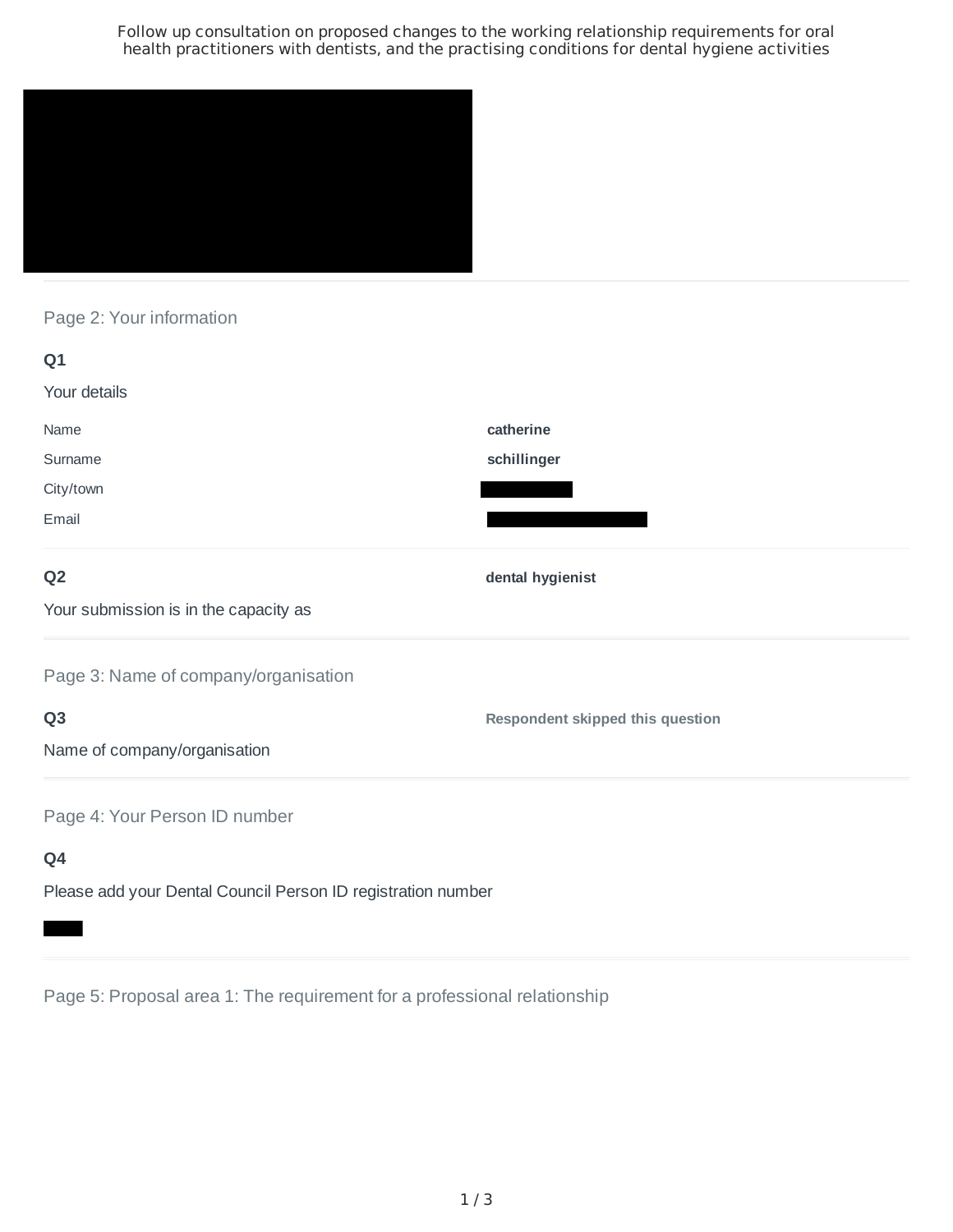Follow up consultation on proposed changes to the working relationship requirements for oral health practitioners with dentists, and the practising conditions for dental hygiene activities

### **Q5**

**Agree**

Do you agree/disagree with the proposal to remove the mandated requirement for a professional relationship (dental therapy), working relationship (dental hygiene, orthodontic auxiliary practice), and a consultative professional relationship (oral health therapy) from the respective scopes of practice. Please detail why.

### **Q6**

Please provide comments to support your response.

specifically for dental hygiene.

Page 6: Proposal area 1: The requirement for a professional relationship

### **Q7**

#### **Disagree**

Do you agree/disagree to remove references to working/professional/consultative professional relationships from the dental therapy, dental hygiene, orthodontic auxiliary practice, oral health therapy, dental technology and clinical dental technology scopes of practice? (as detailed in Appendices  $A - F$ ). Please detail why.

# **Q8**

Please provide comments to support your response.

i feel it is important to have consultative professional relationships for all of these specific dental specialties.

Page 8: Proposal area 2: Practising conditions for dental hygiene activities

# **Q9**

#### **Agree**

Do you agree/disagree with the removal of the requirement for direct clinical supervision for administration of local anaesthetic and prescription preventive agents? Please detail why.

#### **Q10**

Please provide comments to support your response.

we are now in the 21st century.

Page 9: Proposal area 2: Practising conditions for dental hygiene activities